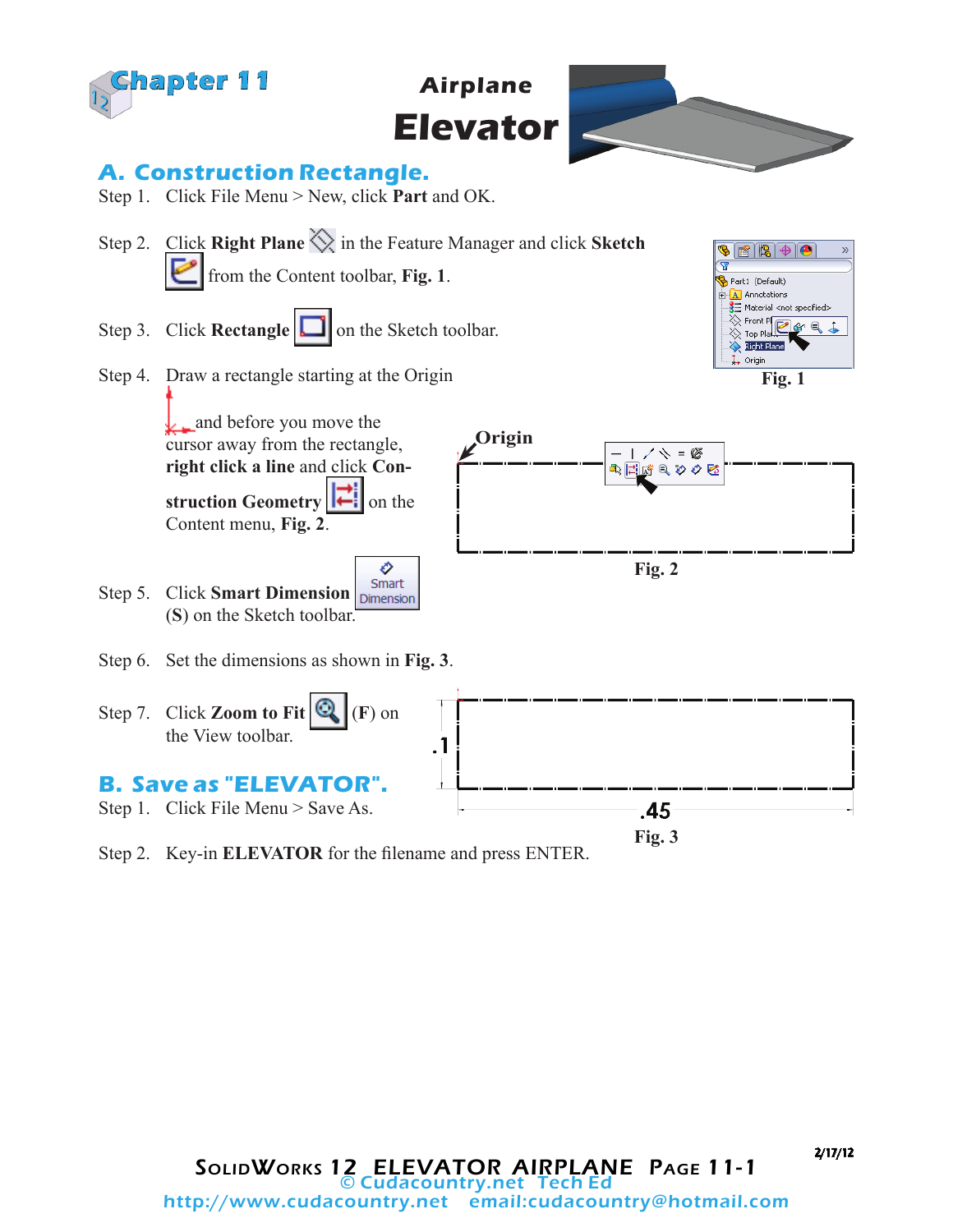# **C. Side View Sketch.**

- Step 1. Click **Line**  $\boxed{\triangle}$  (**L**) on the Sketch toolbar.
- Step 2. Draw lines in **Fig. 4**. Draw the bottom end of left side outside the construction rectangle. Snap the lines to midpoint on right side.
- Step 3. Click **Smart Dimension**  $\begin{bmatrix}$  Smart (**S**) on the Sketch toolbar.
- Step 4. Add dimensions as shown in **Fig. 5**. Dimension the angle between left side of construction rectangle and left side line **10 degrees** as shown in **Fig. 5**. **To Smart dimension angle**, click both lines then move the cursor between lines and click. Key-in **10** for the dimension and press ENTER. This is angle of Elevator to H Stab.



**Fig. 5**

45

 $\overline{\mathbf{2}}$ 

### **D. Extrude.**

Step 1. Click **Features** | **Features** | on the Command Manager toolbar.

Ò



 $10^{\circ}$ 

### SolidWorks 12 ELEVATOR AIRPLANE Page 11-2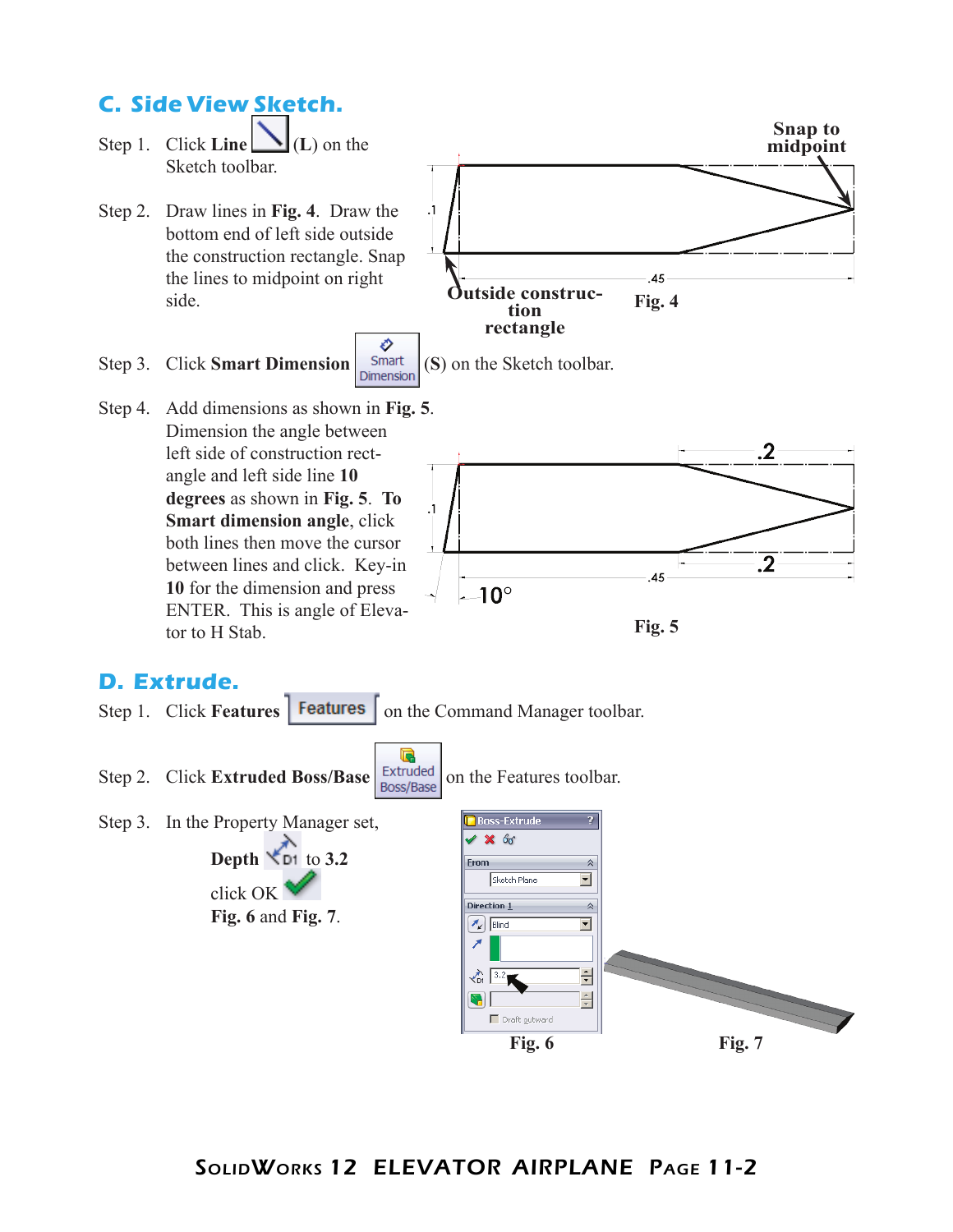## **E. Material PS HI (Polystyrene).**

- Step 1. **Right click Material**  $\left| \frac{3}{2} \right|$  in the Feature Manager and click **Edit Material**  $\left| \frac{3}{2} \right|$ .
- Step 2. **Expand Plastic**s in the material tree and select **PS HI**. Click **Apply** and **Close**.
- Step 3. Save. Use **Ctrl-S**.

### **F. Insert Elevator into Assembly.**

- Step 1. Open your ASSEMBLY file.
- Step 2. Click **Insert Components** 19 Insert on the Assembly toolbar.
- Step 3. **Browse** and place **ELEVATOR** as positioned in **Fig. 8**.

### **G. Mate: H Stab and Elevator.**

- Step 1. Rotate view to view rear of Fuselage as shown in **Fig. 9**. Hold down middle mouse button (wheel) and drag.
- Step 2. Zoom in on rear of Fuselage at Elevator, **Fig. 9**. To **zoom**, hold down **Shift key** and drag middle mouse button (wheel). To **pan**, hold down **Ctrl key** and drag middle mouse button (wheel).
- Step 3. Click **Mate Mate** on the Assembly toolbar.
- Step 4. Click **Filter Edges**  $\|\cdot\|$  (**E**) on the **Selection Filter toolbar** at the bottom of the display, **Fig. 10**. If necessary, use **F5** key to display the Filter toolbar.
- Step 5. Click **end (root) edge of H Stab at Fuselage** and **end edge of Elevator**, **Fig. 11**.
- Step 6. Click Add/Finish Mate pop-up toolbar to add a **Coincident**  mate.



SolidWorks 12 ELEVATOR AIRPLANE Page 11-3